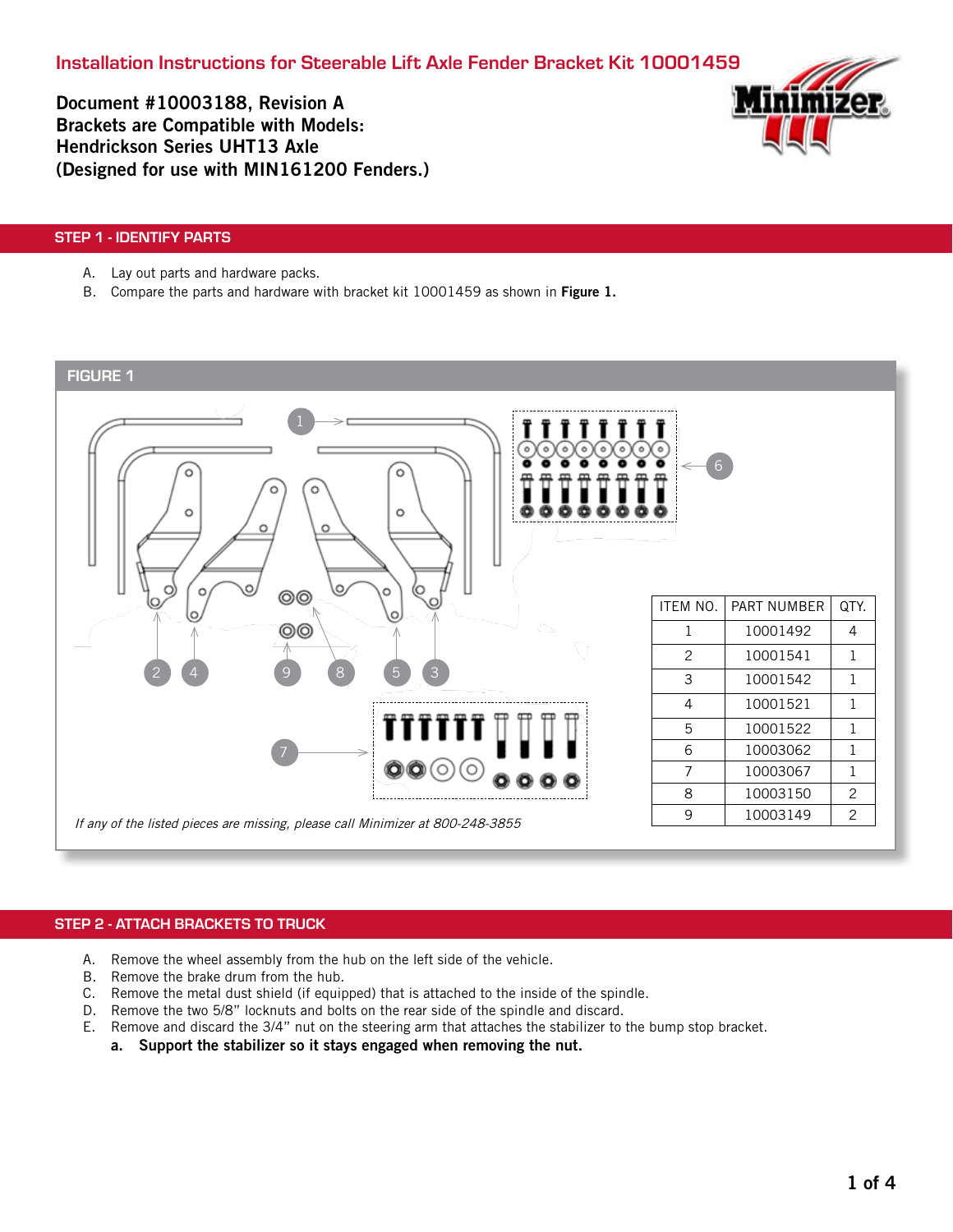- F. Install the (10001541) rear bracket using a (10003150) spacer on the upper bolt and a (10003149) spacer on the lower bolt. (See Figure 2)
	- a. Spacers should be placed between the spindle and bracket.
	- b. The weld-on tab of the rear bracket must sit directly on top of the bump stop.
	- c. The (10001541) fender bracket should be mounted inward, towards the frame.
	- d. Use the 5/8"-11 x 3-1/2" bolts and locknuts provided in the kit and tighten to the axle manufacturer's specification.
- G. Install a new 3/4" flat washer and flange locknut to secure the stabilizer back in place. (Provided in the kit.)
	- a. Tighten to the axle manufacturer's specification.
- H. Remove the three 1/2" bolts, shown in Figure 3, from the cam tube flange.
- I. Install the (10001521) front bracket to the cam flange. (See Figure 3)
	- a. The (10001521) fender bracket should be mounted inward, towards the frame.
- b. Use the 1/2"-13 x 1-3/4" flange bolts provided in the kit and tighten to the axle manufacturer's specification.
- J. Re-install the brake drum and wheel assembly.

## NOTE:

• Repeat step 2 on the right-side using fender brackets (10001542) and (10001522).



#### STEP 3 - POSITION BRACKETS AND FENDERS

- A. Place the Minimizer fender over the tire using shims for clearance. (See Figure 10)
	- a. Place a 1-1/2" block on top of the tire to establish a clearance between the tire and fender. (See Figure 11)

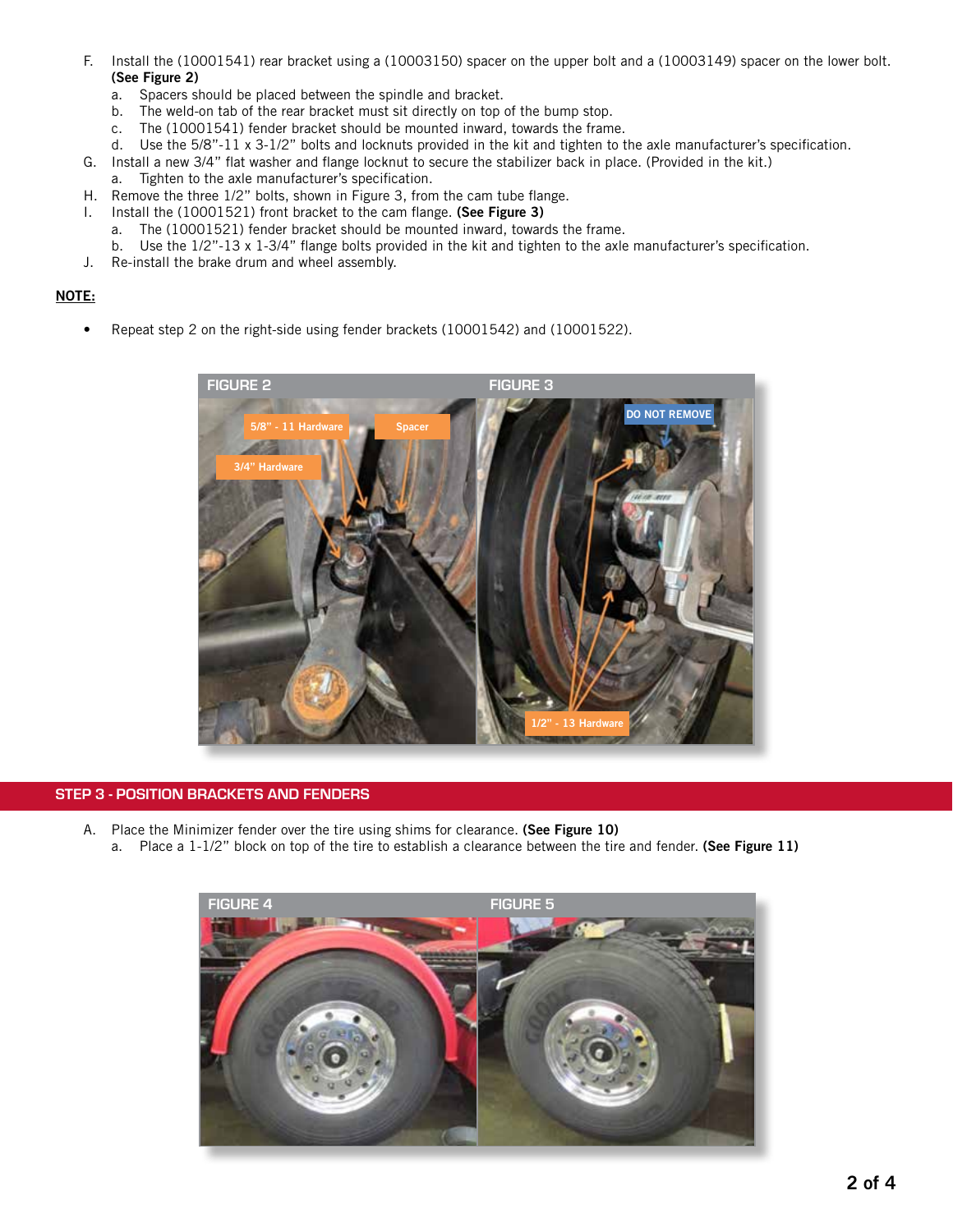- B. Measure the distance from the floor to the bottom edge of the fender on both ends and adjust the position of the fender until both distances are equal.
- a. The aluminum arms may need to be adjusted inward or outward, so they make even contact with the fender.
- C. Clamp the (10001492) aluminum arms to the fender bracket per the steps listed below:
	- a. Align the (10001492) aluminum arms to the outside face of the fender and to the inside face of the fender brackets. (See Figure 6)
	- b. Clamp the aluminum arm to the surface of the steel fender bracket with a vice grip clamp.
	- c. The aluminum arms may be longer than needed.
		- i. If necessary, trim any excess material from the aluminum arms that extends past the bend in the mounting plate. (See Figure 7)



- D. Use the holes in the steel bracket attached to the axle as a template to locate and mark the mounting holes in the aluminum arms. (See Figure 8)
- E. Drill two 9/16" holes in each aluminum arm in the locations that were marked in the previous step.
- F. Bolt the aluminum arms to the steel fender brackets using the 1/2" x 2" flange head bolts and the 1/2" top lock flange nuts. (See Figure 9)
	- a. Recommended torque is 75-83 ft.-lbs.